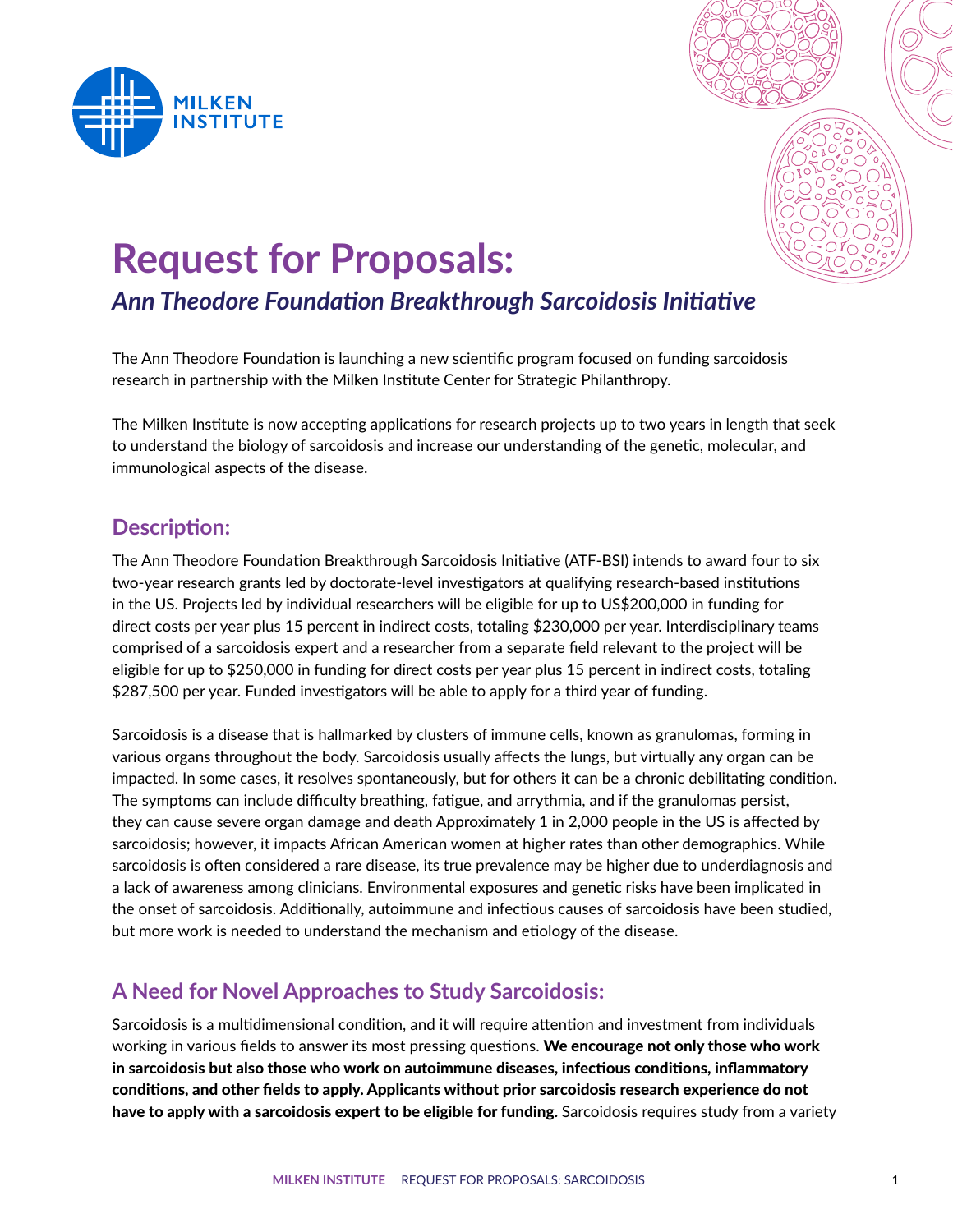of perspectives, including but not limited to: genetics, epidemiology, molecular biology, immunology, and cardiology. Where possible we encourage investigators to develop research approaches that allow assessment and understanding across more than one relevant discipline.

Projects investigating sarcoidosis that may be selected for funding should display novelty, creativity, and promise in seeking innovative approaches to understand the etiology and molecular basis of sarcoidosis.

## **Scientific Focus**

The scientific focus of sarcoidosis proposals shall address one or more of the following focus areas in human, mouse, or cell models, though studies utilizing human models will be prioritized:

- Studies that elucidate the heterogeneity of clinical course within sarcoidosis, utilizing approaches inclusive of molecular biology, epidemiology, and polygenetic studies
- Investigations into the immunobiology of sarcoidosis, such as immunotyping and immunodissections
- Studies that elucidate the mechanisms of downstream effects in sarcoidosis (e.g., fibrosis)
- Studies that involve the application of new tools or technologies that will improve the understanding of the basic biology of sarcoidosis
- Investigations into the environmental, autoimmune, and/or infectious risks for sarcoidosis
- Studies that seek to understand the biology of granuloma formation, propagation, and persistence in sarcoidosis
- Development or improvement of a digital, cell, or animal model for further investigation of sarcoidosis

# **Eligibility Criteria**

- 1. Each applicant organization must be a nonprofit academic or research institution, including domestic nonprofit organizations and domestic public/private academic universities or institutions of higher learning (including colleges, universities, medical schools, and other related academic research institutions); certain qualified governmental agencies with active biomedical research programs may also apply. Institutions not located in the United States are ineligible at this time.
- 2. All proposed research projects must be led by a Principal Investigator (PI) who holds a PhD, MD, or related research doctorate degree. The PI must be an independent investigator.
- 3. Institutions may submit more than one proposal, but each proposal must be led by a unique PI.

# **Letter of Intent (LOI) and Application Requirements**

All completed LOIs and applications shall be submitted through the Milken Institute's online grant portal, found at<https://Milken.smapply.io/prog/sarcoidosisgrant>.

It is recommended that each applicant keep in mind the portal's requirements when preparing the application. Applications shall be single-spaced and formatted in Calibri 11 pt font with 1-inch margins, except where provided templates apply.

All applicants are invited to submit an optional LOI, which shall be reviewed by the Milken Institute's review team. The LOI will be an opportunity for initial feedback on the project. Applicants who propose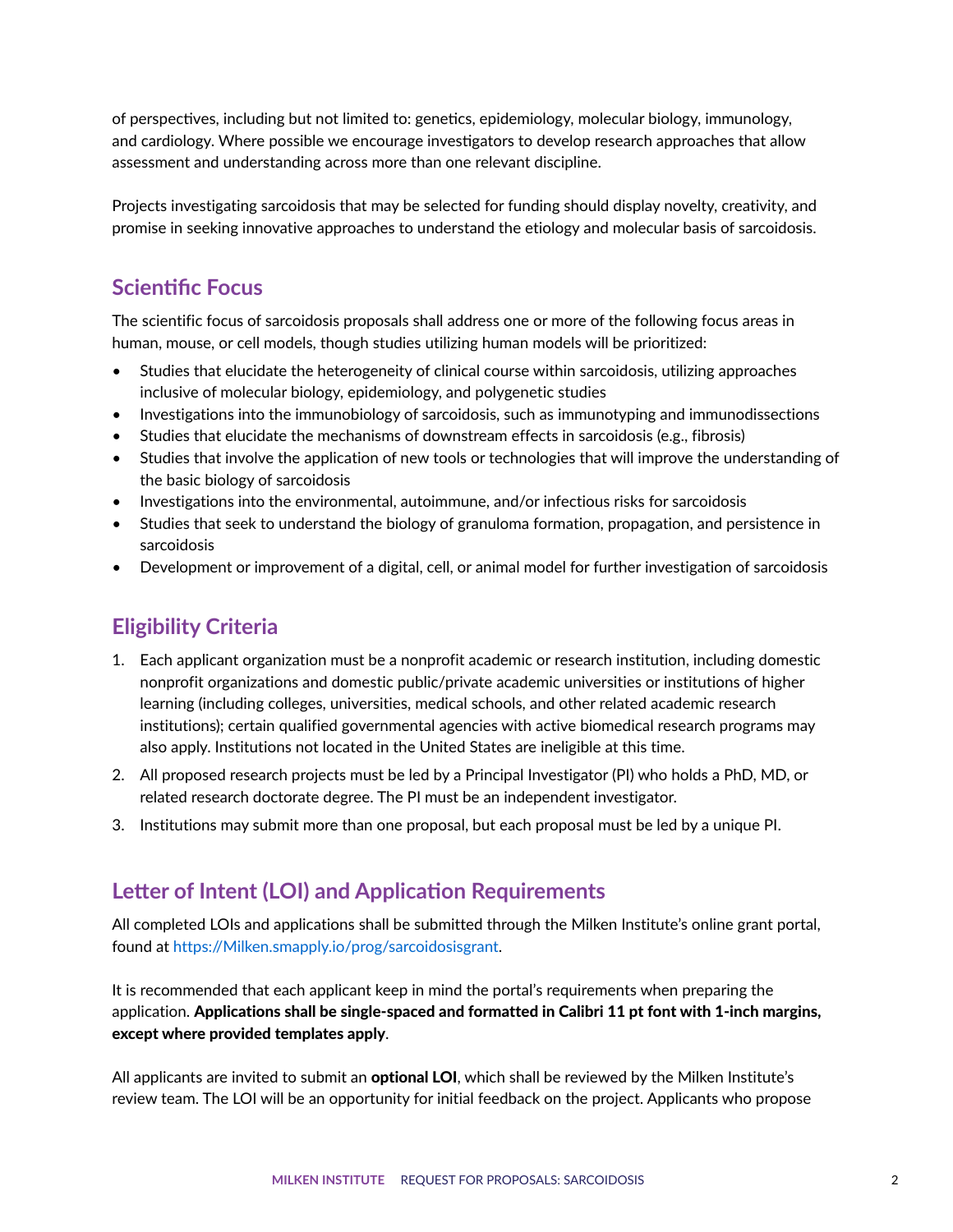relevant projects will be notified that their project falls within the scope of the program. If the Milken Institute informs an applicant that their project does not fall in the scope of the program, the applicant is still able to submit a full proposal, but the Milken Institute would advise changing the scope of the project. As the LOI is optional, all applicants are able to submit a full proposal, regardless of their submission of an LOI.

- **1.** Optional letter of intent. The LOI is a one-page letter briefly stating intent to apply for a grant, project title, and project aims. The LOI also requires the applicant organization's legal name; PI name, degree, position, and contact information; and the organization's tax ID (for US) or registered charity number.
	- a. LOIs are due Wednesday, November 10, 2021, at 11:50 p.m. Eastern Time.
	- b. LOIs should be submitted via the Milken Institute's online grant portal, which can be accessed via this link: <https://Milken.smapply.io/prog/sarcoidosisgrant>
	- c. Should the Milken Institute, in its sole discretion, find that a project described in an LOI falls in the scope of the program, the applicant will be notified by email within approximately two (2) weeks of the LOI submission deadline. The LOI is an opportunity for initial feedback and provides a chance to alter the project as needed before submitting a full proposal.
- 2. Proposal. A formal proposal outlining the intended project shall be no more than eleven (11) pages in length, outlining the intended project, and will be organized as follows:
	- a. Cover page. One (1) page, including the following:
		- i. Project title (a short title identifying the project and its intended area of focus).
		- ii. Lay summary (succinct summary intended for a public audience describing the project's aims, goals, any previous accomplishments, and how it will benefit the field).
		- iii. Name of applicant institution and principal investigator.
	- b. Project summary page. One (1) page, including the following:
		- i. Technical abstract.
		- ii. Aims and milestones (summary of what the project aims to accomplish and the major milestones the PI anticipates the project will complete in the process of meeting project aims). Aims should include future plans for the project. Major milestones should include estimated time frame of completion.
		- iii. Full roster of project team members.
	- c. Scientific Approach (outline of which research methodology the PI intends to use in pursuit of the project, in addition to defining and justifying key project outcome measures). Four (4) pages maximum, inclusive of references in the applicants' preferred format.
		- i. i.All proposals must be focused on the biology, biochemistry, epidemiology, or immunobiology of sarcoidosis. Studies that are only tangentially related to sarcoidosis will not be considered.
		- ii. Proposals must be accompanied by a brief protocol synopsis and timeline milestones. As noted below, IRB (for human studies) or IACUC (for animal studies) approval will be required before initial payment is made for any project that the ATF-BSI, in its sole discretion, selects for funding. If new approvals are required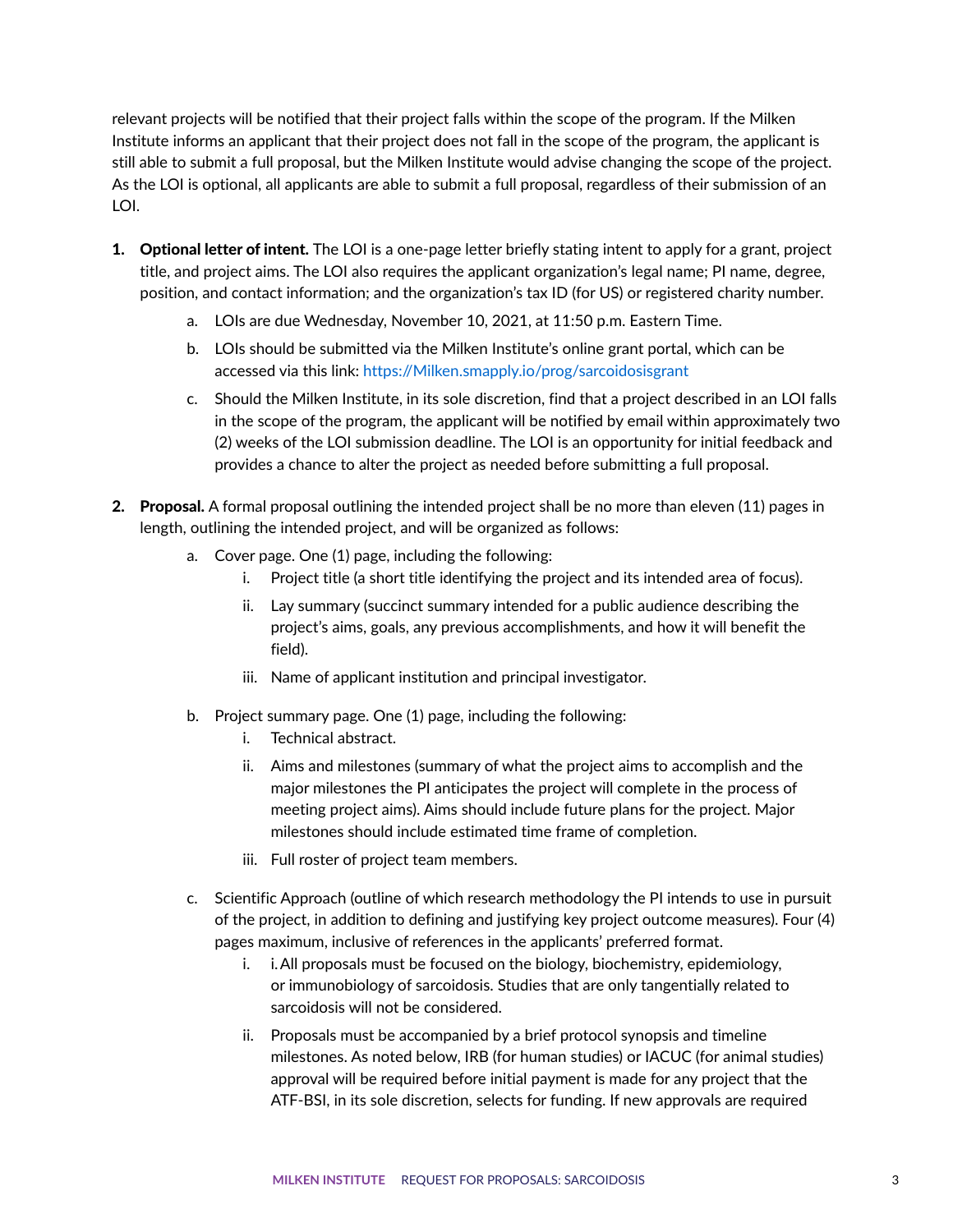during the course of funding, those approvals should be submitted to the ATF-BSI as soon as possible.

- iii. Studies of human participants or utilizing patient samples should specify a recruitment or acquisition plan that will be inclusive of diverse backgrounds as much as possible, including race, gender, ethnicity, and geography, if possible.
- iv. Any intellectual property considerations that the proposed research may entail should be noted.
- v. Any clinical study of an interventional strategy should include a discussion of how participants will be selected, how efficacy will be assessed, participant diversity, necessary sample size, and control populations.
- vi. If alternative plans exist that would be implemented should local conditions prevent research from proceeding as planned, please include a brief description of these arrangements.
- d. Team capabilities (statement outlining the research group's ability to address the research question, support the research, manage patients, if applicable, and identification of any key personnel in addition to the PI). One (1) page maximum.
- e. Data sharing plan (specifying the applicant organization's commitment to, and plan for, sharing project results and data (de-identified, where applicable)) with other institutions and researchers for non-commercial use to advance the understanding of sarcoidosis and to maximize scientific impact, including designation of the particular data repository to which the applicant intends to upload and share such project results and data, and policies and procedures for ensuring that the applicant organization's PI and all other applicable employees and contractors will comply with and adhere to such plan. One (1) page or less.
- f. Budget (a detailed budget in USD with a narrative summary and justification for each item, including how the PI intends to spend their time on the project). Two (2) pages in length using the provided template and one (1) page in length providing narrative justification of budget items. Projects can be budgeted for two years. Projects led by individual researchers can be budgeted for \$400,000 in direct costs and \$60,000 in indirect costs if they are two years in length, and projects led by interdisciplinary teams comprised of a sarcoidosis expert and a researcher from a separate field relevant to the project can be budgeted for \$500,000 in direct costs and \$75,000 in indirect costs if they are two years in length. Note: If more than one institution will be involved in the project, one shall be proposed as the applicant organization, and the other included as a sub-grantee. Acceptable expenditures for direct costs include:
	- i. Salary for the PI, graduate students, postdocs, and staff scientists, and other personnel. Fringe benefits are also covered.
	- ii. Equipment and software
	- iii. Patient recruitment
	- iv. Project-related travel, including to the Funded Investigators Meetings, the first of which will be held in July 2022
	- v. Publication costs
	- vi. Up to an additional 15 percent indirect expenses to support institutional infrastructure. Indirect expenses will be proportional to either the \$400,000 direct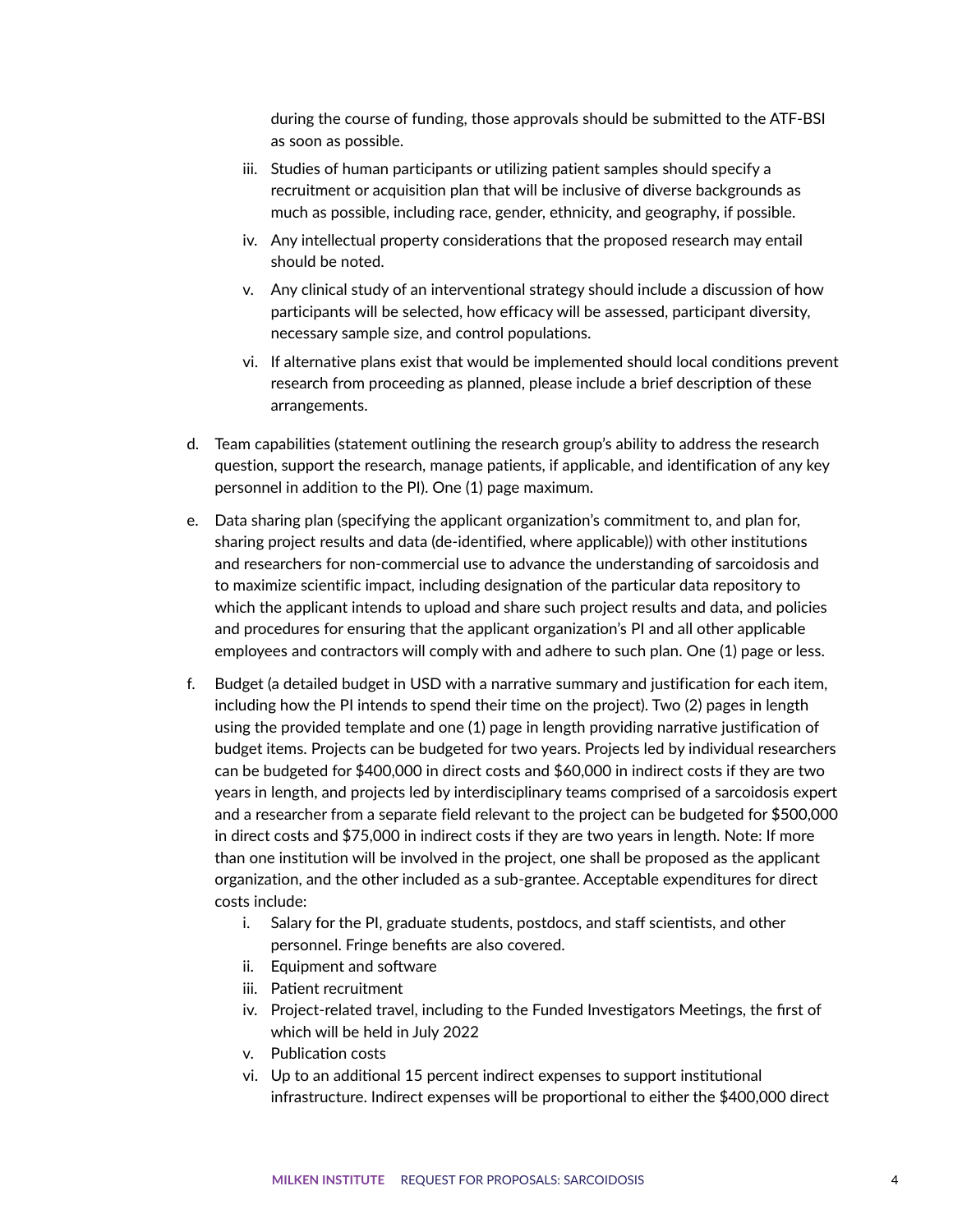costs budget, and therefore will not exceed \$60,000, or the \$500,000 direct costs budget, and therefore will not exceed \$75,000. It is not necessary to provide specifics on the indirect cost expenditures.

- 3. Additional documentation within the online form will include:
	- a. Lead PI's biosketch from the NIH template. Five (5) pages or less using the NIH template.
	- b. Completed electronic signature confirming that the grant proposal contains information that is true, complete, and accurate and that false or fraudulent statements may subject the institution to criminal, civil, or administrative penalties.
	- c. Institutional letter of commitment stating that applicant institution will be able to support the research led by the PI.
	- d. Organizational assurances: Upon request, an applicant institution may be required to submit additional information to document its nonprofit status.
- 4. US-based governmental organizations (excluding academic/research institutions that are public charities) must provide:
	- a. A full copy of the enabling statute that authorized the organization's creation.
	- b. A copy of the organization's governing documents (such as articles of organization or constitution and bylaws), if applicable.
	- c. Any correspondence from the IRS confirming the organization's tax status, if applicable.

Formatting and length shall be strictly enforced by the review team. Any submissions that exceed the page limit or do not follow the aforementioned requirements shall not be considered for review.

#### **Review**

Milken Institute will seek independent expert review for each application. All applications will be reviewed based on:

- their scientific and technical merit,
- team capabilities and competencies,
- the potential impact of the project on the field of sarcoidosis, and
- the realism of the cost.

Milken Institute does not offer feedback on proposals for projects that are not selected for funding.

## **Key Dates and Timeline**

- 1. Wednesday, November 10, 2021: Optional letters of intent due via Milken Institute's online grant portal by 11:59 p.m. Eastern Time.
- 2. Friday, November 19, 2021: Those who submitted an LOI will be notified whether their proposed project is within the scope of the program. Those who submit an LOI are permitted to make modifications to the project before submitting a full proposal.
- 3. Monday, January 10, 2022: Applicants shall submit their full proposals via Milken Institute's online grant portal by 11:59 p.m. Eastern Time.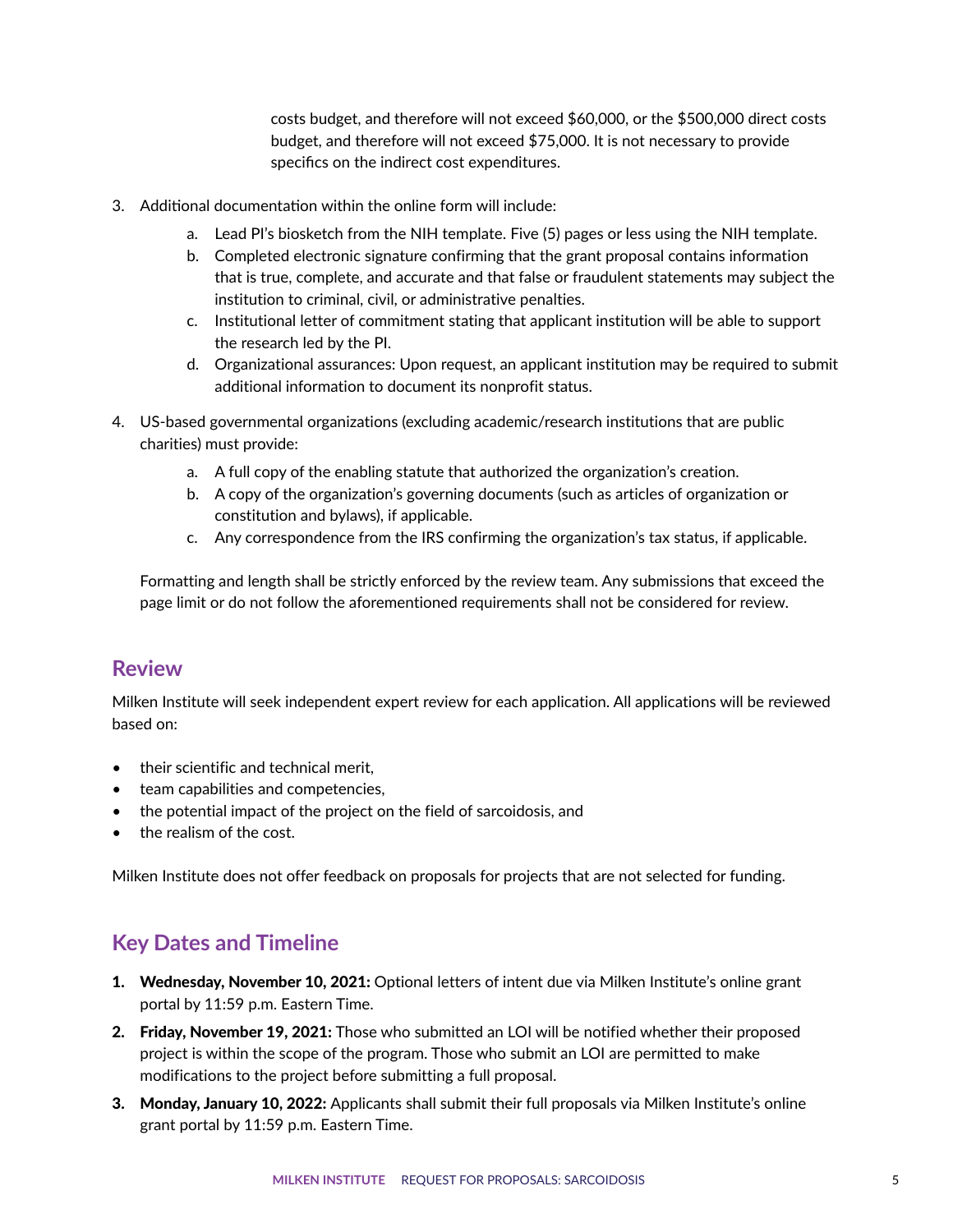- 4. March 2022: Awardees who are selected for funding are notified.
- 5. May 2022: Projects begin.
- 6. July 2022: The Inaugural Funded Investigators Meeting takes place.

#### **Grant Terms**

Each funded research institution and the lead investigator will be required to co-sign and agree in writing to the ATF-BSI's grant terms within thirty (30) days from receipt of notice of the award and prior to funds being released. The ATF-BSI's grant terms include the following:

- 1. Signature confirming that the information provided in the grant proposal is true, complete, and accurate. False or fraudulent statements may subject the funded organization to criminal, civil, or administrative penalties.
- 2. Any substantial changes to the project including activities, budget, or grant period require written approval from the ATF-BSI before proceeding with such activities, spending or committing any remaining funds from the grant.
	- a. Any funds not expended or committed for the purposes of the grant must be returned to the ATF-BSI unless otherwise agreed by the Foundation in writing.
	- b. If an applicant organization proposes to supplement any funds provided by the ATF-BSI with funds provided by a third party, the organization must first provide notice to the ATF-BSI and must ensure that the funding terms that attach to any such third-party funds do not preclude sharing of data or publication of project results as contemplated in this RFP.
- 3. The applicant organization must be able to receive awarded funds and allocate them toward the funded sarcoidosis research project.
- 4. The funded investigators must submit a lay, non-confidential scientific abstract intended for a public audience for the ATF-BSI to display on their website.
- 5. The funded investigators are expected to attend and participate in annual investigators meetings to present and discuss their research plan and preliminary results in the research supported by the ATF-BSI. The first annual investigators meeting is planned for summer 2022.
- 6. Funded organizations must agree to the following reporting requirements:
	- a. Submission of full written narrative and financial reports at the conclusion of the granting period, at twenty-four (24) months, following the award payment.
	- b. At twelve (12) and eighteen (18) months after receiving funding, applicants shall also share brief updates describing major project highlights and/or progress based on pre-determined milestones after the initial award payment as well as participate in a brief virtual meeting with other grant recipients to discuss plans, progress, and findings.
- 7. IRB (for human studies) or IACUC (for animal studies) approval will be required before initial payments are made.
- 8. At 18 months, funded investigators may be eligible for an additional year of follow-on funding based on satisfactory completion of milestones and program alignment at the sole discretion of ATF-BSI.
- 9. It is a condition of any funding provided by the ATF-BSI that the investigator seek to have the results of the funded project submitted to a peer-reviewed, open access journal or a pre-print journal within